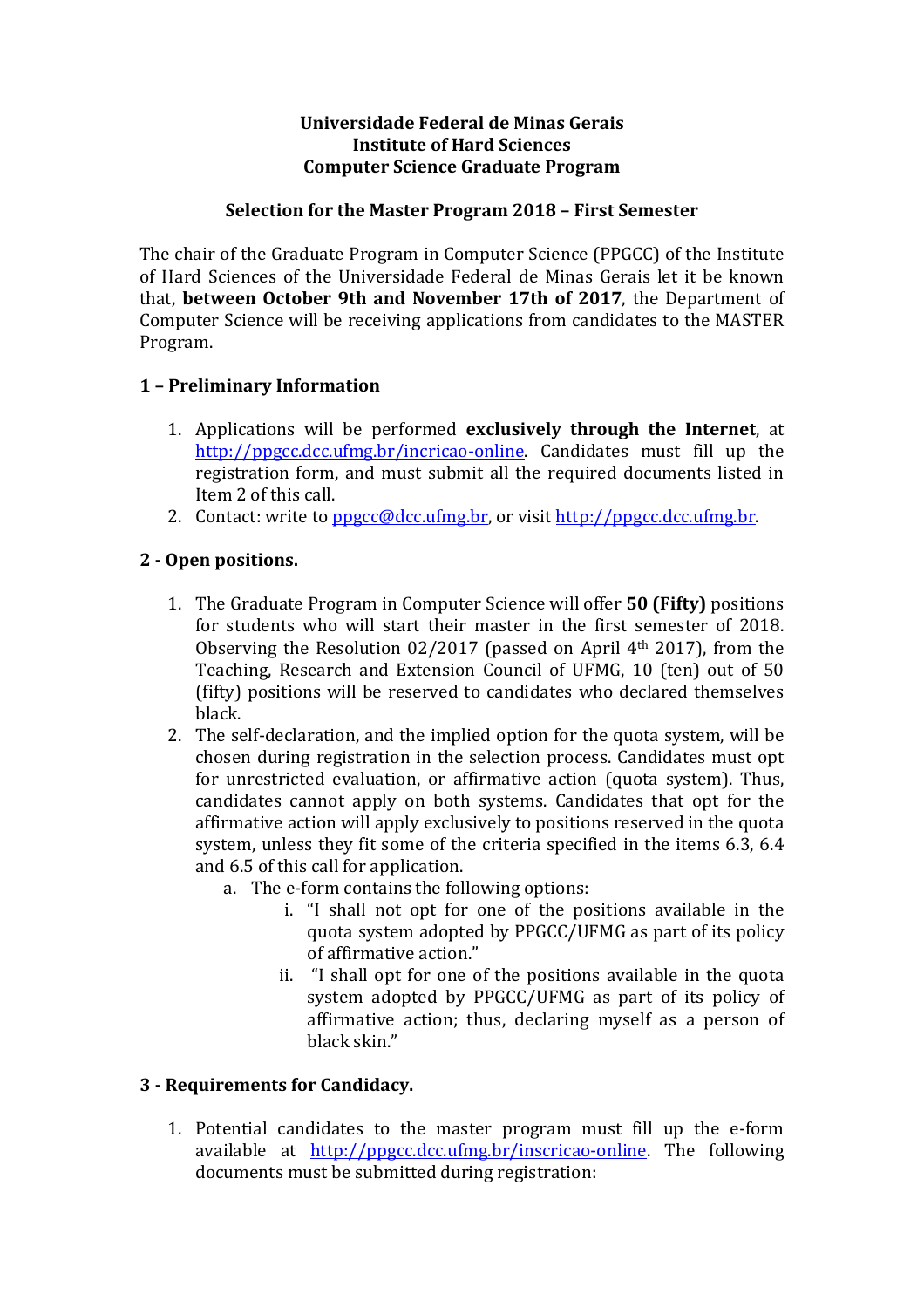- a. Recent digital headshot (JPG/JPEG file, having no more than 300K);
- b. Diploma of undergraduate program, issued by an official institution. In the absence of the diploma, the candidate can submit a document that states that he or she will conclude his or her undergraduate program until February 18th of 2018. If approved, the enrollment of the candidate will be conditioned to the presentation of proof of conclusion of an undergraduate course;
- c. Transcript of the undergraduate course (and any graduate courses already taken);
- d. Curriculum-Vitae, which must be filled through an electronic form, available at http://ppgcc.dcc.ufmg.br/editais. Candidates should emphasize their intellectual production, such as papers already published, CS-related monographs, indexed technical reports, etc;
- e. Birth certificate or wedding certificate;
- f. Certificate of compliance with the military service requirement, for Brazilians only;
- g. Certificate of participation in the last two elections, for Brazilians only, which can be obtained at http://www.tse.jus.br/eleitor/certidoes/certidao-de-quitacaoeleitoral; Individual voting receipts are not accepted.
- h. National Identification Document;
- i. CPF (Cadastro de Pessoa Física), for Brazilians only;
- j. Proof of address, e.g., phone/electricity/internet/taxes bill, with address. This document must bear the name of the candidate or of his/her relatives;
- k. Certificate of knowledge of English. Valid certificates include documents issued by English schools, scores in tests such as TOEFL, TOEFL ITP, Cambridge, etc. Documents that provide evidence of participation in exchange programs, or private English lessons are also accepted.
- l. Optionally, candidates that took POSCOMP (the Brazilian exam of proficiency in Computer Science) may inform their results obtained in the years of 2015, 2016 and/or 2017.
- m. Two recommendation letters. These letters are confidential, and should be sent in a separate form, which **the referee appointed** by the candidate must fill up. Referees will receive a link to prepare these forms, no later than at the end of the registration period.
- n. Candidates who have opted for the quota system must provide a letter that fundaments the self-declaration, as required by the Resolution 02/2017. This signed document must provide the identification of the candidate, stating his/her name, personal ID and CPF (the CPF applied for Brazilians only).
- 2. Candidates that are selected for the Master Program must present hard copies of all the documents submitted electronically.
- 3. Incomplete or late applications will not be received.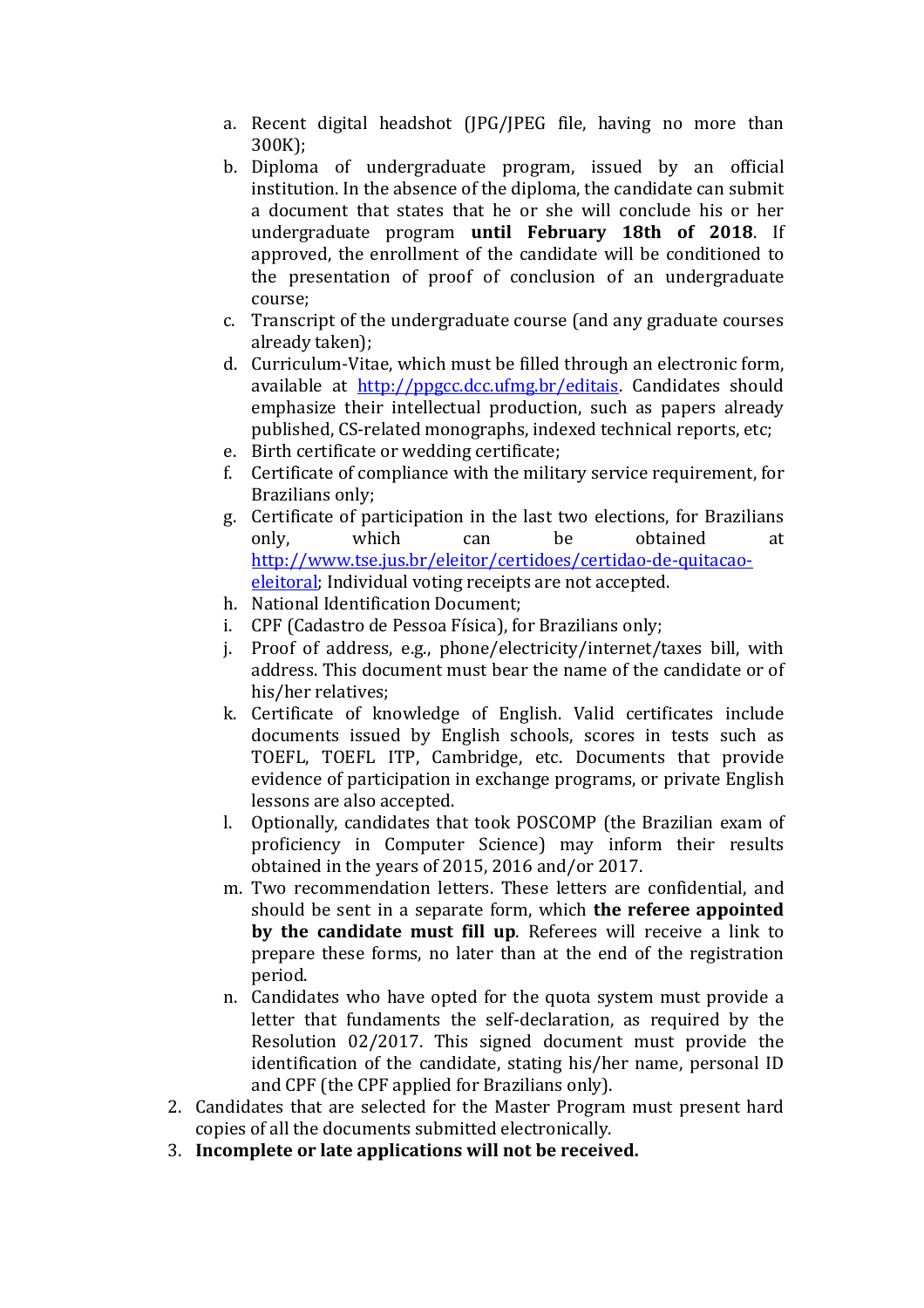- 4. Once candidates file their application, they will receive an identification number. This number will be used to anonymize the evaluation of their Work Plan.
- 5. Candidates with special needs must indicate, in the application form, which conditions the Department of Computer Science must provide so that they can enroll in the Master Program.
- 6. The Universidade Federal de Minas Gerais will not be held accountable for applications received after the submission deadline, even if delays are due to technical hazards in the university's equipment.

# 4 - The Evaluation Committee.

1. Candidates will be evaluated by a committee appointed by the Office of Graduate Affairs. The rules that govern the appointment of the evaluation committee are available at http://ppgcc.dcc.ufmg.br/editais. The names of the members of the committee will be announced in the Graduate Program's webpage no later than 48 hours before the beginning of the selection process. Referees bearing conflicts of interest with potential candidates are not allowed in the committee.

# 5 - The Selection Process.

- 1. The selection process has only one phase, along which the following assessments are performed on each candidate's application:
	- a. Academic achievement. This evaluation has weight of 4 in the final grade of the candidate. It assesses the proficiency of the candidate in Computer Science. At this moment, referees use as metrics the academic transcript of candidates, and their grades in Computer Science evaluation exams of recognized importance taken in Brazil (POSCOMP) or abroad. Results are given in a scale from 0 (zero) to 100 (one hundred).
	- b. Curriculum-Vitae. This evaluation has weight of 3 in the final grade of the candidate. In this stage, referees look for academic and technical skills in computer science. Evidence of such skills includes publications in indexed venues, research projects, academic and professional internships. Results are given in a scale from 0 (zero) to 100 (one hundred).
	- c. Work Plan filled in the application form. This evaluation has weight 2 in the final grade of the candidate. Referees assess the knowledge and motivation of the candidate to carry out advanced academic work in the proposed field of research. Results are given in a scale from 0 (zero) to 100 (one hundred).
- 2. The evaluation of candidates is of qualitative and comparative nature. It takes into account the existence of researchers in the department that could potentially advise them in case they are accepted. To be approved, a candidate must obtain a grade of at least 70 points, considering the weighted average of items (a – Academic Achievements), (b – Curriculum-Vitae) and (c – Work Plan).

### 6 - The final result.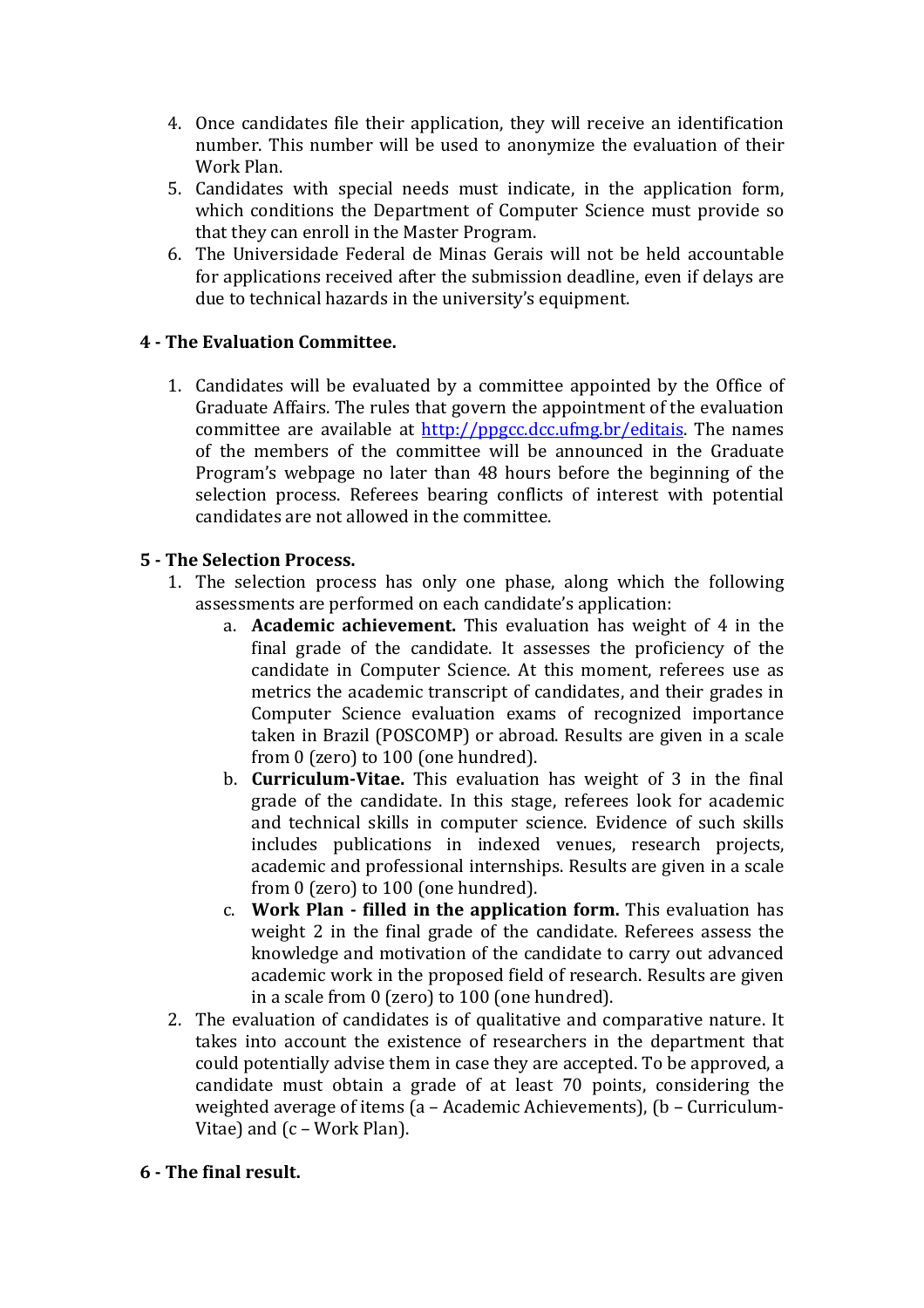- 1. The final grade of the candidate will be the average of the grades obtained during the evaluation of the Academic Formation, Curriculum-Vitae and Work Plan. The minimum average necessary to be approved in the selection process is 70 (Seventy) points. Candidates will be ranked according to their final grades. Results will be either "Approved and Classified", or "Approved, but not Classified", or "Not Approved". Candidates approved and classified will be accepted in the Master Program in decreasing rank order, observed the number of positions made available in this Call.
- 2. Ties will be broken by the grades obtained in the evaluation of (a) transcript, (b) Curriculum-Vitae and (c) Work Plan, in this order.
- 3. If a candidate who opted for the quota system withdraw his/her application after being selected, then his/her position will be given to the next candidate self-declared as black, according to his/her rank in the selection process.
- 4. In the absence of a sufficient number of candidates approved in the quota system, the remaining positions shall be reverted to the unrestricted application system.
- 5. In the absence of sufficient number of candidates approved in the unrestricted system, the remaining positions shall be used in the quota system.
- 6. Results will be announced exclusively on the Internet, on December 6th of 2017, at http://www.ppgcc.dcc.ufmg.br.
- 7. Accepted candidates will receive an email from PPGCC  $(ppgcc@dc.ufmg.br)$  with all the instructions to confirm acceptance. This e-mail will also explain candidates how to access the electronic system (DRCA), in order to start enrollment. Candidates must answer this email, confirming the intention to join the program no later than December 18th 2016. Candidates that do not reply on this period of time will no longer be considered prospective students. Open positions will be passed to candidates who have been classified after the 50 first, in order of classification.
- 8. Candidates will have 10 (Ten) days after the announcement of results to appeal said results. Appeals must be presented to the Collegiate of Graduate Affairs. Candidates will have access to their evaluation during the period of arbitration and settlement, via written request sent to  $ppcc@dec.$ ufmg.br. Information shall be disclosed under the terms of the Resolution 13/2010 (November 11th 2010) of the University Council.

### 7 - Enrollment.

1. Candidates approved and classified in the selection process described in this Call must enroll in the Master Program. The enrollment period goes from Januaray 15th of 2018 to January 19th of 2018. Enrollment is done exclusively on the Internet, via an electronic form available at https://sistemas.ufmg.br/cadastroprevio. This process is managed by the Department of Academic Registry and Control (DRCA), which will be in charge of receiving and archiving the documents sent by the accepted